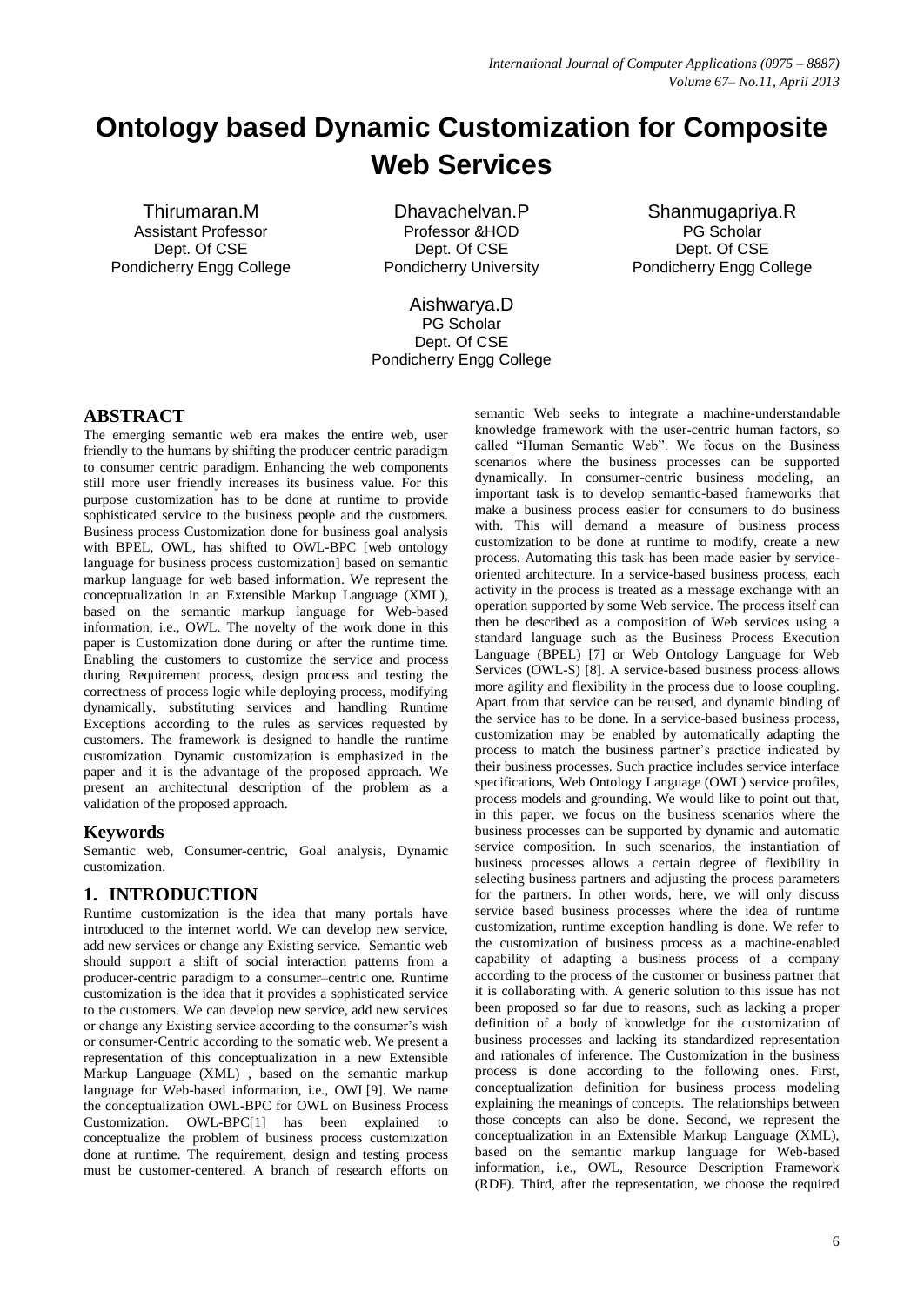service processes and compose the different web services by using Ontology Mapping process (customization detection). Fourth, the possible causes of inconsistencies between business processes are identified and a suitable remedial action (customization enactment) is taken. This can be as the web services needed to be modified at runtime can also be done. Thus the dynamic customization for the goal analysis is done, what need to be done at runtime in order to add, modify or delete a service to form the required goal ontology or the target ontology. Our Research effort in this paper is that Customization done during or after the instantiation time. The Secondary Business process developed should collaborate with the Primary Business Process. The Secondary Business process is the goal ontology or the target ontology, which is mainly created or modified according to the new goal ontology. Secondary business process should be customizable during the runtime. The Rules should be added in order to develop the process during the runtime. Multiple ontologies need to be accessed from several applications. Mapping could provide a common layer from which several ontologies could be accessed and hence could exchange information in semantically sound manners. Developing such mappings has been the focus of a variety of works originating from diverse communities over a number of years. Thus there is a need for dynamic customization where runtime changes are needed for better customer support which is explained in the example. Let us consider a Travel Plan as the goal ontology. The travel plan contains transportation, hotel, and tourism. The transportation again contains air ticket reservation, Train ticket reservation. Hotel available in that particular city will be under the hotel domain. The tourism domain has the tourism places available in that particular city. New services need to be added, existing service has to be modified, if needed any service need to be deleted. Thus taking the travel plan with the goal ontology (existing plan) it may contain air ticket reservation, train reservation, if needed we should be able to add a new service (i.e.) bus service to the transportation domain in travel plan (Goal ontology). If needed information in the particular service has to be updated or changed. Bus\_fare need to be changed. New Bus\_no has to be added to the bus service, new bus route if any has to be added. The particular Bus\_no and its route if changed have to be updated. Thus this requires runtime customization. In tourism domain if we need to add new tourism\_places to the city, it must be possible at runtime. Let us take the example that if a new tourist place (park, zoo, and temple) has developed it has to be added as one of the tourist place in that particular city. Thus the input will be the services, output will be the goal ontology obtained after customization of the services. Thus the goal ontology will change accordingly, as and when new services are added to goal according to the customization request given by the customers. Thus in order to consume a service the Service can be available as a process. Thus all the services are in the form of WSDL format. The needed service can be consumed, according to the Requirement list of the consumers.

# **2. LITERATURE SURVEY:**

The goal of semantic web is to shift the social interaction pattern from a producer-centric paradigm to consumer centric one. The paper discusses about the Static Customization in OWL-BPC [1]. It discusses about the Semantic web from Producer – centred to consumer centric paradigm. They focus on User Requirements, Design and Testing done at End user. OWL-BPC supports both static and dynamic customization. Static customization is explained in OWL-BPC. First, a conceptualization definition for business process customization leverages about the existing knowledge of business processes and Web services. For such a definition, we have developed a vocabulary of business process customization for modelling the meanings of concepts and the relationships between these concepts. Second, a representation of this conceptualization in a new Extensible Mark-up Language (XML) mark-up language, based on the fact of semantic mark-up language for Web-based information, i.e., OWL. We name the conceptualization OWL-BPC for OWL on Business Process Customization. Third, a framework for customizing service-based business processes based on OWLBPC by identifying the possible causes of discrepancies / inconsistencies between collaborating business processes (customization detection) and then taking suitable remedial actions (customization enactment) is done. The solution and framework has designed to do the following: 1) semantic inconsistencies like semantic mismatching of process parameters have been done; 2) behavioural mismatches between services which may or may not be compatible has to be done; and 3) address misaligned rendezvous requirements. These capacities are applicable to business processes with heterogeneous domain ontology. The Semantic Web is the second generation of the Web, which helps sharing and reusing data across application, enterprise, and community boundaries is explained in [2]. Ontology defines a set of representational primitives with which a domain of knowledge is modelled. The main purpose of the Semantic Web and ontology is to integrate heterogeneous data and enable interoperability among disparate systems. This paper classifies the ontologies developed for software engineering; it reviews the current efforts on applying the Semantic Web techniques on different software engineering aspects, and presents the benefits of their applications. We also foresee the possible future research directions. This paper introduces the Human Semantic Web (HSW) [3] as a conceptual interface, providing humanunderstandable semantics on top of the ordinary (machine) Semantic Web, which provides machine-readable semantics based on RDF. The HSW is structured in the form of a Knowledge Manifold and makes use of Unified Language Modeling (based on the Unified Modeling Language). The Semantic Web is discussed in terms of three levels of semantic interoperability: isolation, coexistence and collaboration. The HSW-browser Conzilla combines the semantics of RDF with the human-understandable semantics of UML in order to enable more powerful forms of human-computer interaction such as querying the Semantic Web through Edutella and supporting the concept-in context methodology. The interaction of business models [4] is used in consumer centric manner instead of using a producer centric approach for customizing the business process in cloud environment. The knowledge based human semantic web is used for customizing the business process. Thus to the business process to be customized as the primary business process and those that it collaborates with as secondary business process or SBP. Automatic customization enactment is an automated process of taking actions to perform the customization on the PBP according to the detected customization spots and the automatic reasoning on the customization conceptualization knowledge framework. Business process customization using process merging techniques [5] is explained in this paper. Service composition techniques lies in the field of business process management. Essentially a business process can be considered as a composition of services, which is usually prepared by domain experts, and many tasks still have to be performed manually. These include the design and creation of the process itself or the modification of an existing one when business requirements change. One way of creating a new business process is by the combination of two existing ones which naturally should retain the behavioral features of both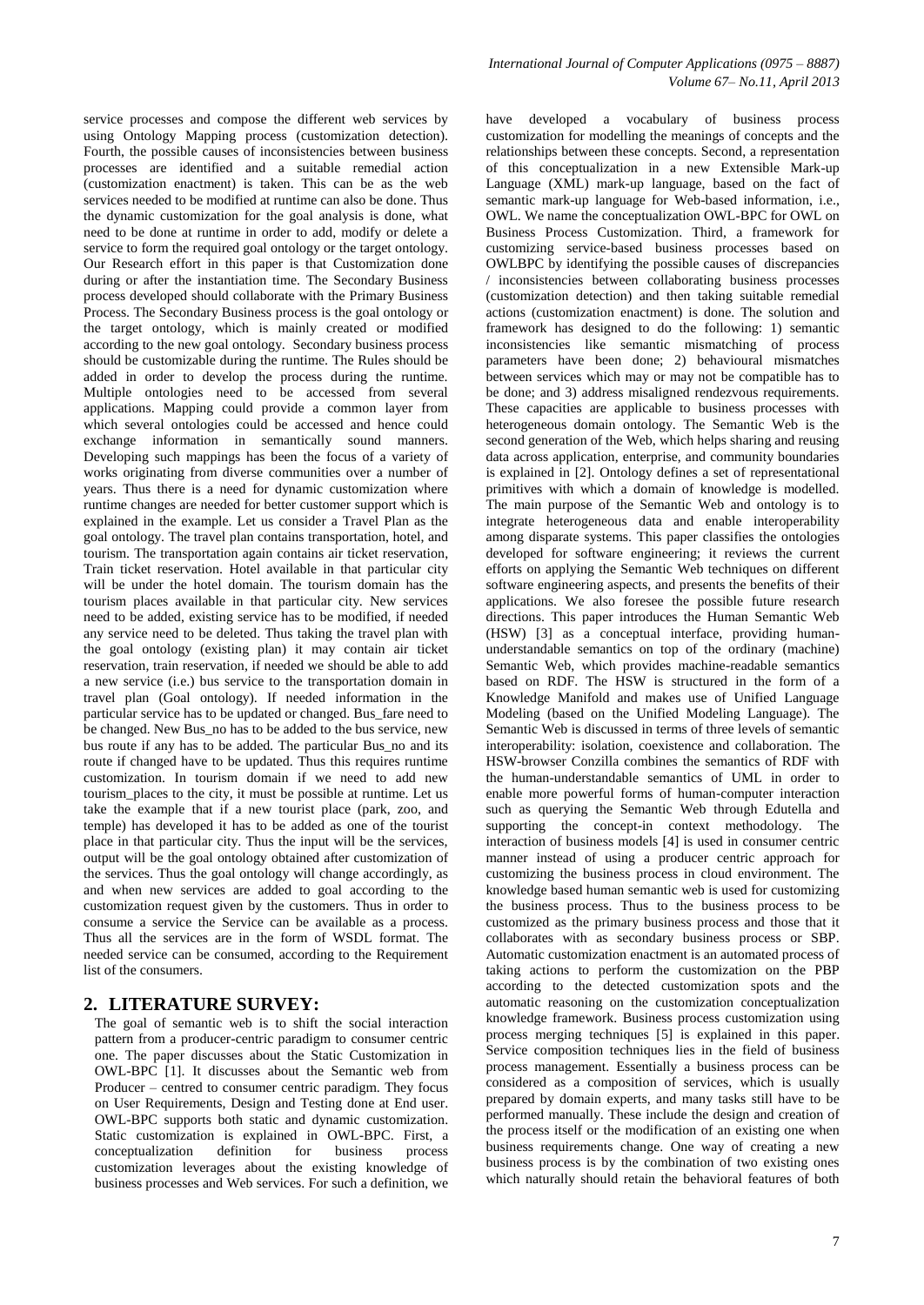original processes. This paper, discuses about the formal language to express behavioral properties of processes together with its semantics, and we show how it supports process merging.WS-BPEL is explained in [6]. Executable processes are business processes which can be automated through an IT infrastructure. These paper discuses about novel profile that extends the existing Abstract Process Profile for Observable Behavior by defining a behavioral relationship. It also shows that our novel profile allows for more flexibility when deciding whether an executable and an abstract process are compatible.The goal of semantic web is to shift the social interaction pattern from a producer-centric paradigm to consumer centric one. The paper discusses about the Static Customization in OWL-BPC [1]. It discusses about the Semantic web shifting Producer – centred to consumer centric paradigm. They focus on user Requirements, Design and Testing done at End user. OWL-BPC supports both static and dynamic customization. Static customization is explained in OWL-BPC. In a service-based business process, customization may be enabled by automatically adapting the process to match the business partner's practice indicated by their business processes. Such practice includes service interface specifications, Web Ontology Language (OWL) [9] service profiles, process models and grounding. Research efforts reported in this paper seek to establish a generic solution to the problem of customization of service based processes from the following three aspects. First, we present a conceptualization definition for business process customization that leverages existing knowledge of business processes and Web services. For such a definition, we have developed a vocabulary of business process customization for modelling the meanings of concepts and the relationships between these concepts. Second, we present a representation of this conceptualization in a new Extensible Mark-up Language (XML) mark-up language, based on the de facto semantic mark-up language for Web-based information, i.e., OWL .We name the conceptualization OWL-BPC for OWL on Business Process Customization. Third, we present a framework for customizing service-based business processes based on OWLBPC by first identifying the possible causes of discrepancies / inconsistencies between collaborating business processes (customization detection) and then taking suitable remedial actions (customization enactment). Our solution and framework can do the following: 1) deal with semantic inconsistencies like semantic mismatching of process parameters; 2) resolve behavioural mismatches between services which may or may not be compatible; and 3) address misaligned rendezvous requirements. Such capacities are applicable to business processes with heterogeneous domain ontology.

# **3. PROPOSED WORK:**

We need a framework so that it should be flexible for us to modify the system in order to change according to the customer's need. Thus there is a need for Dynamic customization of the services. Customization done during or after the instant ion time is called Dynamic Customization. This can be done by adding rules to the jena engine during the runtime. Service can be added according to the requirement of the goal ontology. Service if needed should be modified at runtime in order to avoid the time, cost of developing a model. The proposed architecture has been designed as shown in Fig 1. The input is Customization request given by the user for customizing the services. It is analyzed by the Domain Analyzer (e.g. Travel Domain).

#### **3.1 Service registry:**

Service registry consists of the various services provided to the user. A service registry is used for achieving reuse of the service. Service providers or developers store the services in the service registry. All the web services are available here. If possible available service can be used. If needed new services can be added to the service registry based on the requirement of the customer.

#### **3.2 Rule repository:**

Rule repository is the business rule store. Business rules are that rules added to the repository according to a particular business.

#### **3.3 OWL-BPC:**

It consists of classes and if needed for customization, new classes can be added to OWL-BPC (web ontology language for business process customization).

#### **3.4 Customization pattern:**

Customization pattern consists of various patterns found in the requests of the consumers. Several patterns are available as per the requirements of the customers.

#### **3.5 Customization Manager Customization Detector**

In the Customization Detector, the Scoper and Instrumentor identify all the customizable contents of the PBP and identify the ones that do need a customization because of their discrepancies with the SBP. The Customization Detector relies on the Jess Rule Engine to inference on the OWL-BPC ontology for the knowledge of business process customization.

## **Customization Enactor**

In the customization Enactor it acts based on the Event-Condition- Action. If any particular event and condition together satisfy a required action, it is said to act correctly. The required action will be performed.

#### **Event Logger**

The result is recorded by the Record Writer in Event Logger. Various events are stored in the event log. So the events take place accordingly.

#### **Exception Handler**

Exception handler is used for handling run time exceptions. Many runtime exceptions have to be handled.

#### **3.6 Business Process Property Evaluator Dependability detector**

It detects the dependability of the operations between the two collaborating processes. There will be certain dependability between any two processes. Only if certain events occur in a process, the forthcoming process will relay on the previous process result. So it will be detected by the dependability detector to continue processing.

#### **Execution planner**

After detecting dependability and resolving the concurrency between two collaborating processes, execution is planned by Execution planner. Execution planner has the entire process execution list. Which process will occur first, and which process will occur next.

#### **Concurrency resolver**

Concurrency (Parallel) concerns between two collaborating processes will be resolved by concurrency resolver. Which event in a process will occur first? When two processes collaborate, which events in the process will take place. **Runtime Manager**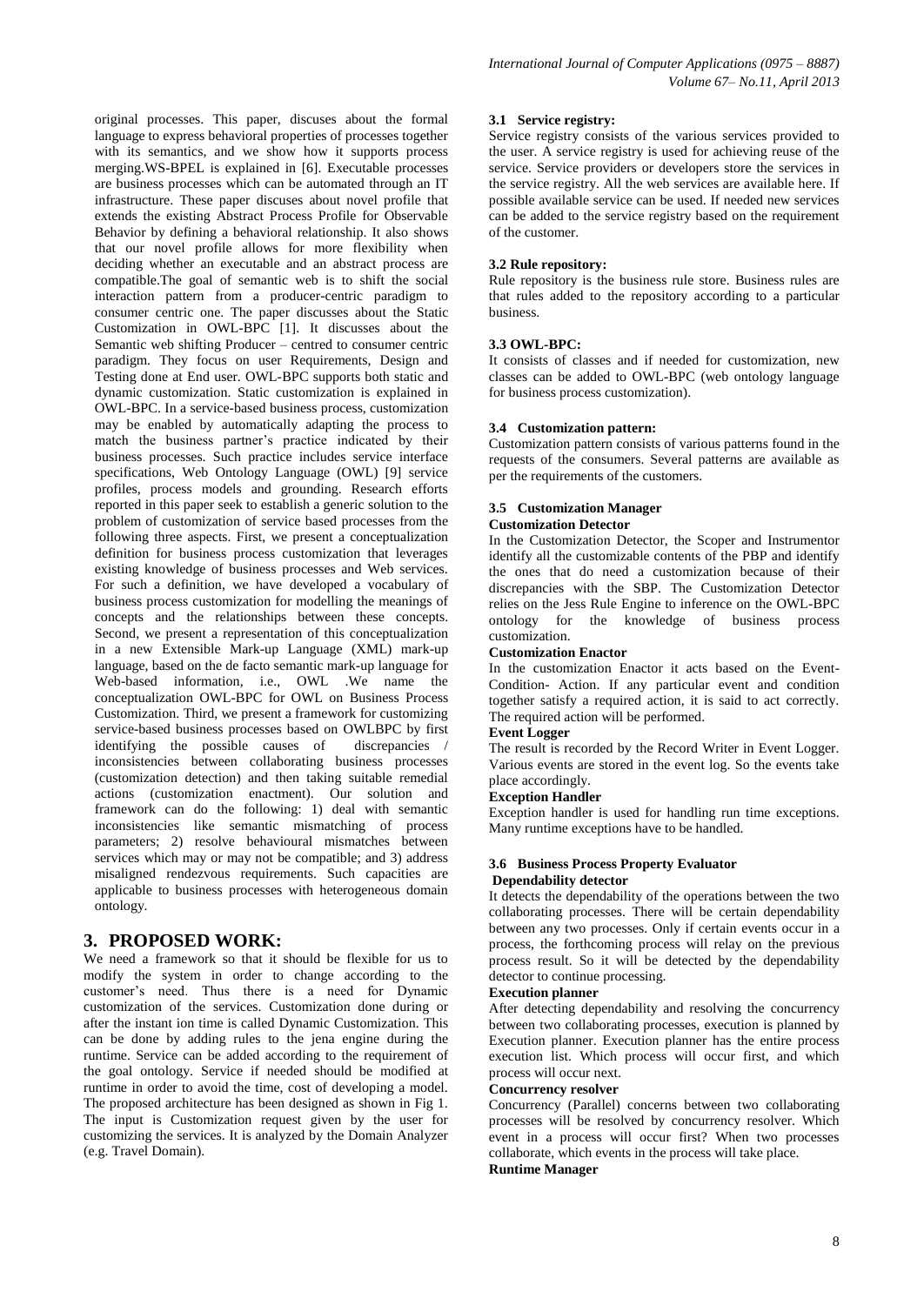The runtime operations after planning by Execution planner are executed and managed by Runtime Manager. Runtime manager has to plan events. Runtime exceptions have to be handled.

## **3.7 Ontology Manager:**

#### **Jena Engine**

It can be done in .net and Java applications. Classes can be added to it. Modification to the services can be done in this Jena Engine. The available services can be replaced by altering the services in order to match the changes. New rules can be added to Jena Engine.

#### **Ontology Builder**

Protégé tool is used as an ontology builder. The OWL file is developed by the protégé tool. The protégé tool contains several formats available in OWL, RDF, and XML format. OWL format have to be selected, it is taken and can be used by any application with an interface in order



**Fig1. Architecture Diagram for Dynamic Customization**

#### **BP Grammar**

It contains Business rules in order to develop according to the customers need. Business process contains several rules to be followed called the BP Grammar. It can be the syntactic rules, to make the application to interface with the developed owl file. **Meta Data** 

Meta data contains the information in the many form as of OWL, XML, RDF. Metadata – Resource Description Framework (RDF), the presentation format of the metadata in support of describing and interchanging knowledge of customizing servicebased processes is used. The Metadata service is one where the service modified is done here it can be stored in XML format done, during the runtime customization. The contents can be added, modified or deleted as needed. Thus this service is provided by metadata Service. The Architecture framework is designed so that the given customization request is taken to the domain analyzer. The customization request is given by the customers. The domain analyzer has all the information about the domain. Service Discovery Engine searches the service available from the service registry to find the required services, if needed new services can be added to the service registry. Thus

the customers will customize the required services according to the goal ontology. Customers to customize service and process during defining process, verifying and checking the correctness of process logic while deploying process, modifying dynamically, substituting services and handling abnormal situations according to the rules provided. Thus rules or needed service can be added. Adding new service, modifying the available service can be done according to the goal ontology or the target ontology. This can be done during or after the instant ion time. Thus the implementation is shown in the screenshots in fig.2 the visa reservation, thus the passport\_id is used as a comman reference id and the common fields are mapped to the other web services to airline booking shown in fig.3. The available hotels in the city are also displayed. Thus all the process is made as a single process. All the available service is mapped making it a comman single process. The customer can book a hotel reservation if needed. Apart from this if the customers have booked for all reservation, cancelling one should not cancel any other reservation. Adding any service in the middle of the travel plan should be possible.



**Fig2: Mapping Done to XML Schema Based On User Query**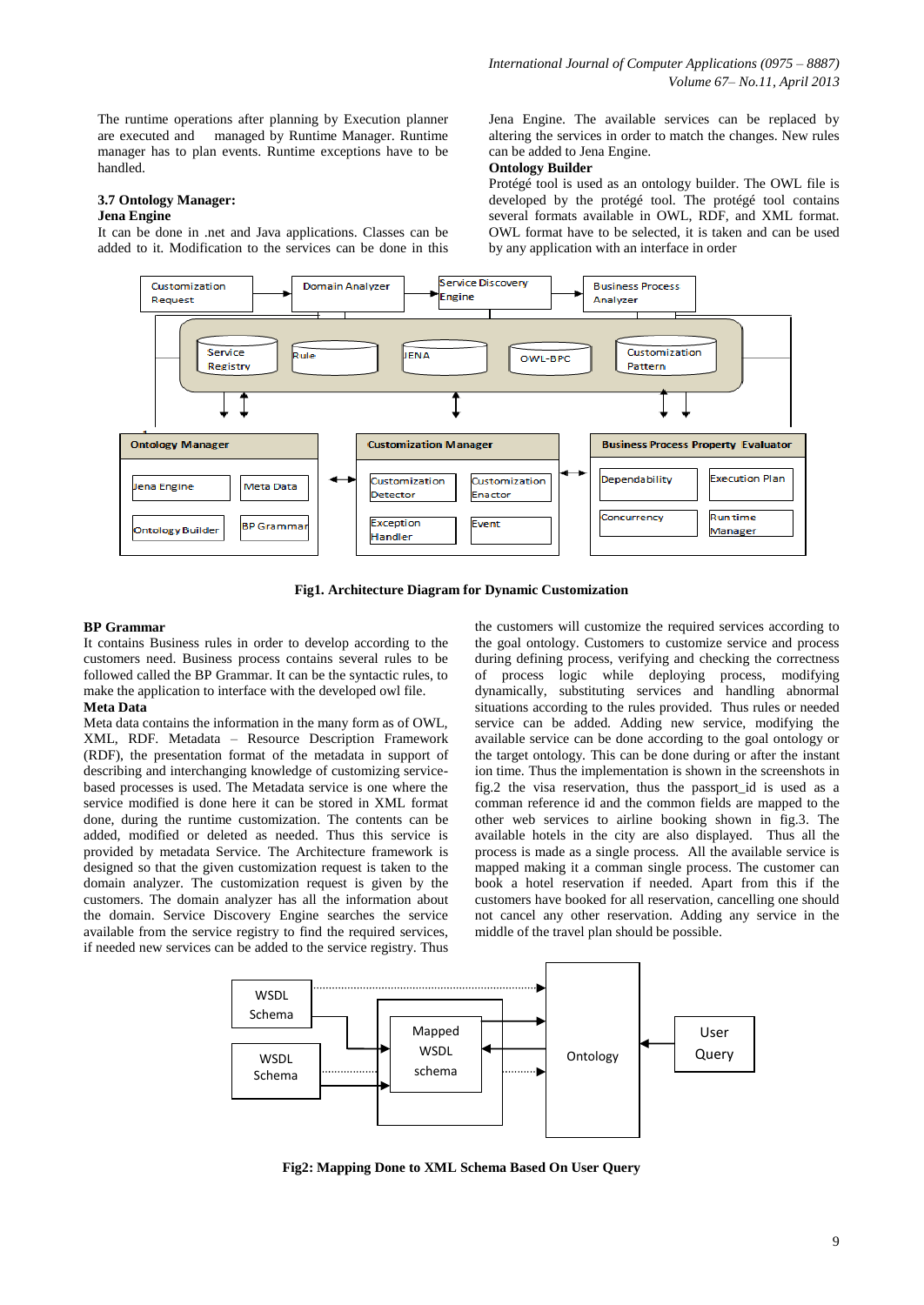

**Fig 3 User Query is checked in both repository ad inWSDL pool**

Ontology. As we have explained in the above example, if a new service bus service is added to the goal ontology. we will get the required goal ontology. Thus with the similar service, new service has to be added. Unwanted service can be replaced with the existing one. Thus this change has to be done. The new service has to be added to the new goal ontology, in order to meet the customers need. This kind of customization done at runtime provides a sophisticated service to the consumers. Thus the drawbacks of the static customization are that no attributes can be added here. Thus dynamic retrieval of data and the processing time to get the best F-Measure is not possible here. Dynamic mapping is not possible here, so that the mapped process will be stored in the repository. Thus during the Service Discovery, the retrieval of the service for the first time will have a maximum time. Thus during the second time, the processing time, will be less for obtaining the same services. Thus this kind of customization done during the runtime is called Dynamic customization. Apart from this changes done to the domain ontology also have to be done, adding a new service or modifying the available service during the runtime should also be possible.

## **4. METHODOLOGY:**

Dynamic customization is that customization done during or after the instant ion time. Similarity in service can be measured. Similarity between {(Existing goal ontology) Services} with {(new goal ontology) services} can be compared. Thus the comman service with both can be obtained. Difference in service can also be measured.



**Fig4. Retrieval of service through Mapping from WSDL Pool**



**Fig5. Mapping done at runtime for WSDL for User Query Usa.**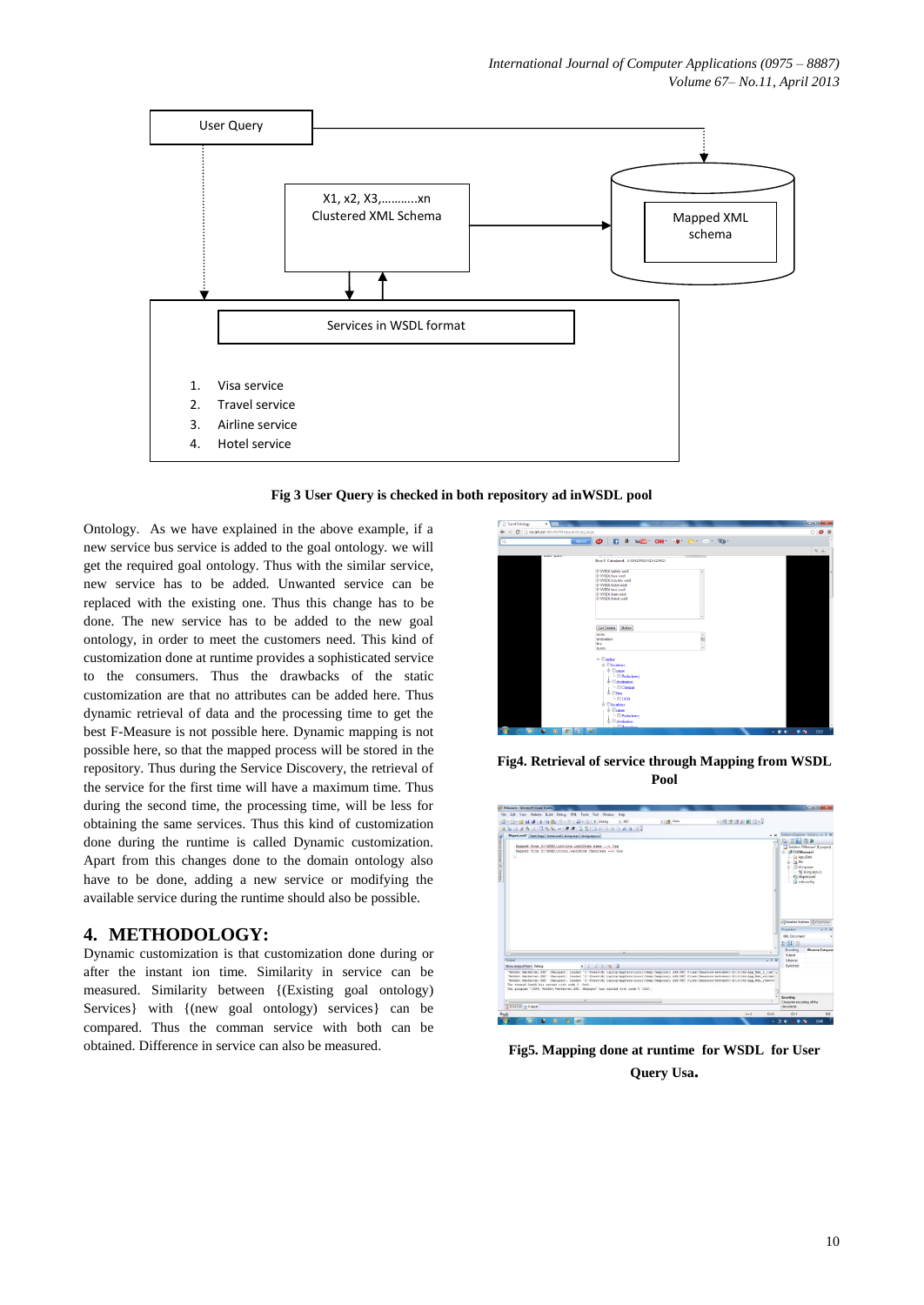**Table1:Customization done for retrieval of a service**

| Name   | Customi   | Customi   | Customi  | Customi             |
|--------|-----------|-----------|----------|---------------------|
|        |           |           |          |                     |
| of the | zation    | zation    | zation   | zation              |
| Servic | for the   | for the   | for the  | for the             |
| e      | service   | service   | service  | service             |
|        | (Process  | (Process  | (Process | (Process            |
|        | ing time  | ing time  | ing time | ing time            |
|        | for $1st$ | for $2st$ | for 3rd  | for 4 <sup>th</sup> |
|        | time)     | time)     | time)    | time ,,,,,          |
|        |           |           |          | etc)                |
| Puduc  | 0.1892    | 0.02350   | 0.00616  |                     |
| herry  |           |           |          |                     |
|        | 0.1406    | .0932     | .009571  |                     |
| Chenn  |           |           |          |                     |
| ai     |           |           |          |                     |
|        | 0.07456   | .01876    | .007823  |                     |
| Nasik  |           |           |          |                     |
| Usa    | .0081     | .0019     | .0023    |                     |
|        | .0762     | .0125     | . 00603  |                     |
| Bangal |           |           |          |                     |
| ore    |           |           |          |                     |



**Fig5.Barchart for Customizationtime for a given query**

# **5. CONCLUSION**

In this paper we have described about the Dynamic customization. Thus the framework is designed to handle runtime customization by mapping. The business partners can sustain or strive in this business competition only if they can perform well with better Customer satisfaction. They should have to give the customers what they need. They have to adopt in a better way, in order to reuse, modify the existing service to achieve the needed changes in order to avoid the wastage of time and cost. This is achieved with the runtime customization of services. Mass customization has been the fashion. Better runtime support has to be done. As we get new requirement from the customers. The Goal ontology also changes. According to a new goal ontology new services has to be added. Similarity of service is also measured. After examining the similarity of the services. Thus a virtual model has to be developed for the new goal ontology. The exsiting goal ontology has to be compared. The new services needed has to taken and it has to be added to the target goal ontology. Service matching, has been done. Apart from this runtime Exceptions handling also have to be supported. . The drawbacks of static customization such as Addition of attributes at runtime should be possible, Mapping at runtime should be possible. Customization time descreses as and when the services are used again and again. Thus a Dynamic Customization should be designed to achieve the following. Thus Addition of Attributes at runtime should be possible, Runtime mapping should be possible. Customization time decreses as and when the services are used again and again. Thus the benefit of Dynamic customization done here supports, runtime customization which is the most expected one for the customers. Runtime changes to the domain, creation and addition of new process if needed is done. Further clustering can be done so that the new services added has to be assigned to a particular cluster so matched forming a

## **6. PERFORMANCE METRICS**

F-Measure:

Thus F-measure is an evaluation Techniques used here. F-measure is formally defined as: *N*

$$
\text{F-Measure} = \frac{N}{\sum (1/xi)}
$$

N- Denotes no of Web services.

new required goal ontology.

Xi- denotes n (n-1) number of times the services is checked Thus the customization time decreases if the same query is retrived again and again. This kind of customization done at runtime is called dynamic customization.

$$
f(x, y) = (x^{2} - 10\cos 2\Pi x) + (y^{2} - 10\cos 2\Pi y) + C
$$

X,Y denotes the position of each WSDL file for a given Query. it represents a position a lattice. C denotes a constant which can be 10 or 20 according to the number of loops.

## **7. ACKNOWLEDGMENTS**

Our thanks to the experts who have contributed towards development of the template.

### **8. REFERENCES**

- [1] Qianhui Liang, Xindong Wu, E.K. Park, TaghiM.Khoshgoftaar and Chi-Hung Chi, "Ontology-Based Business Process Customization for Composite Web Services," IEEE Transaction ., vol.41, no.4, pp.717-728, July 2011.
- [2] Yajing Zhap, TuPeng, "Ontology Classification for Semantic-Web-Based Software Engineering", Journal, Vol.2, Pg. 303 – 307, oct-dec.2009.
- [3] A. Naeve, "The human semantic Web: Shifting from knowledge push to knowledge pull," J. Semantic Web Inf. Syst. (IJSWIS), vol. 1, no. 3,pp. 1–30, 2005.
- [4] [KameshKumar, P.](http://ieeexplore.ieee.org/search/searchresult.jsp?searchWithin=p_Authors:.QT.KameshKumar,%20P..QT.&newsearch=partialPref) , " Harmonizing the business process customization using ontology," Advances in